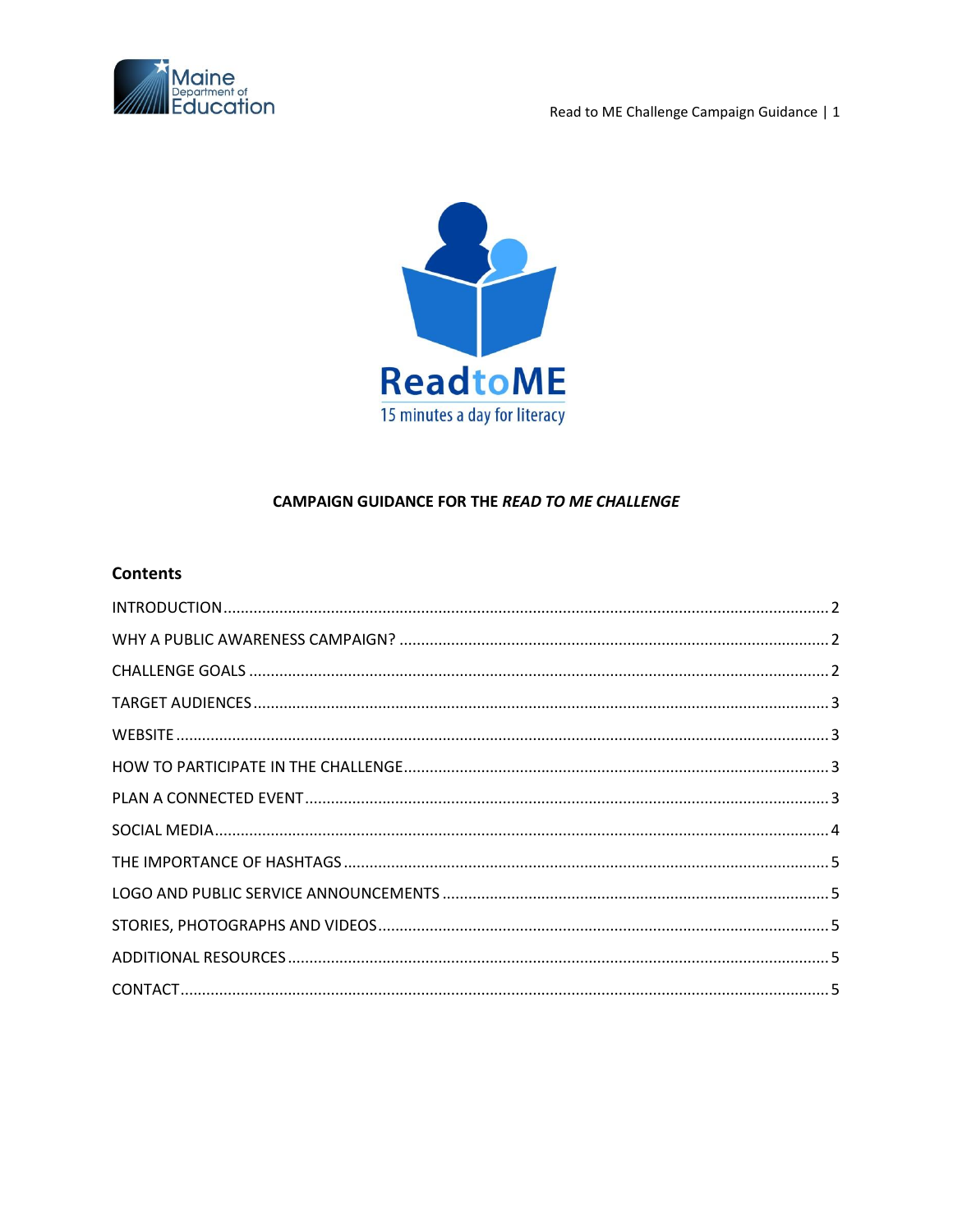

## <span id="page-1-0"></span>**INTRODUCTION**

In order to achieve the goal of having a highly literate population in Maine, our collective efforts must begin early in children's lives when their brains are rapidly developing. During early childhood and grade school years, Maine's children must learn language, acquire vocabulary, develop knowledge of the world and engage in productive interactions with trusted adults to grow their literate abilities.

The simple act of reading aloud to a child is one of the most highly successful and cost-effective methods of building his or her literate abilities. Just 15 minutes a day of reading aloud to a child for five years results in 27,375 minutes of language exposure, putting these children on the path to high literacy achievement [\(Read Aloud 15 Minutes campaign\)](http://www.readaloud.org/). Reading aloud exposes children to the world around them, helps them see reading as an enjoyable and valuable activity and often strengthens bonds with trusted adults. This is why the Maine Department of Education is launching its own campaign, the *Read to ME Challenge*.

The *Read to ME Challenge* is an opportunity to contribute to a child's literacy growth by reading aloud to one or more children for 15 minutes (or listening to a child read to you). Challenge participants will capture the reading experiences visually with photos or short (15-30 second) videos and use social media to post the reading episode and to challenge friends, families and colleagues to read aloud to a child for 15 minutes, too!

## <span id="page-1-1"></span>**WHY A PUBLIC AWARENESS CAMPAIGN?**

Building public awareness of the vital importance that reading aloud plays in supporting children's literacy development is a critical step in bolstering literacy education efforts in Maine. In today's fastpaced, technologically driven world, it is not uncommon to overlook the impact that reading to children has in building their language and supporting reading and writing achievement. The more reading encounters children have with caring adults, the greater the probability that they will build the literacy skills needed for later success.

The *Read to ME Challenge* seeks to harness the energy of social media as a tool for raising awareness about the benefits of reading aloud to children and to increase the number of minutes children are read to during their childhood years.

## <span id="page-1-2"></span>**CHALLENGE GOALS**

The *Read to ME Challenge* has three primary goals:

- 1. Promote awareness of the importance of reading to children 15 minutes a day.
- 2. Build enthusiasm for reading to children by making it more visible.
- 3. Increase the number of minutes children are read to during their childhoods.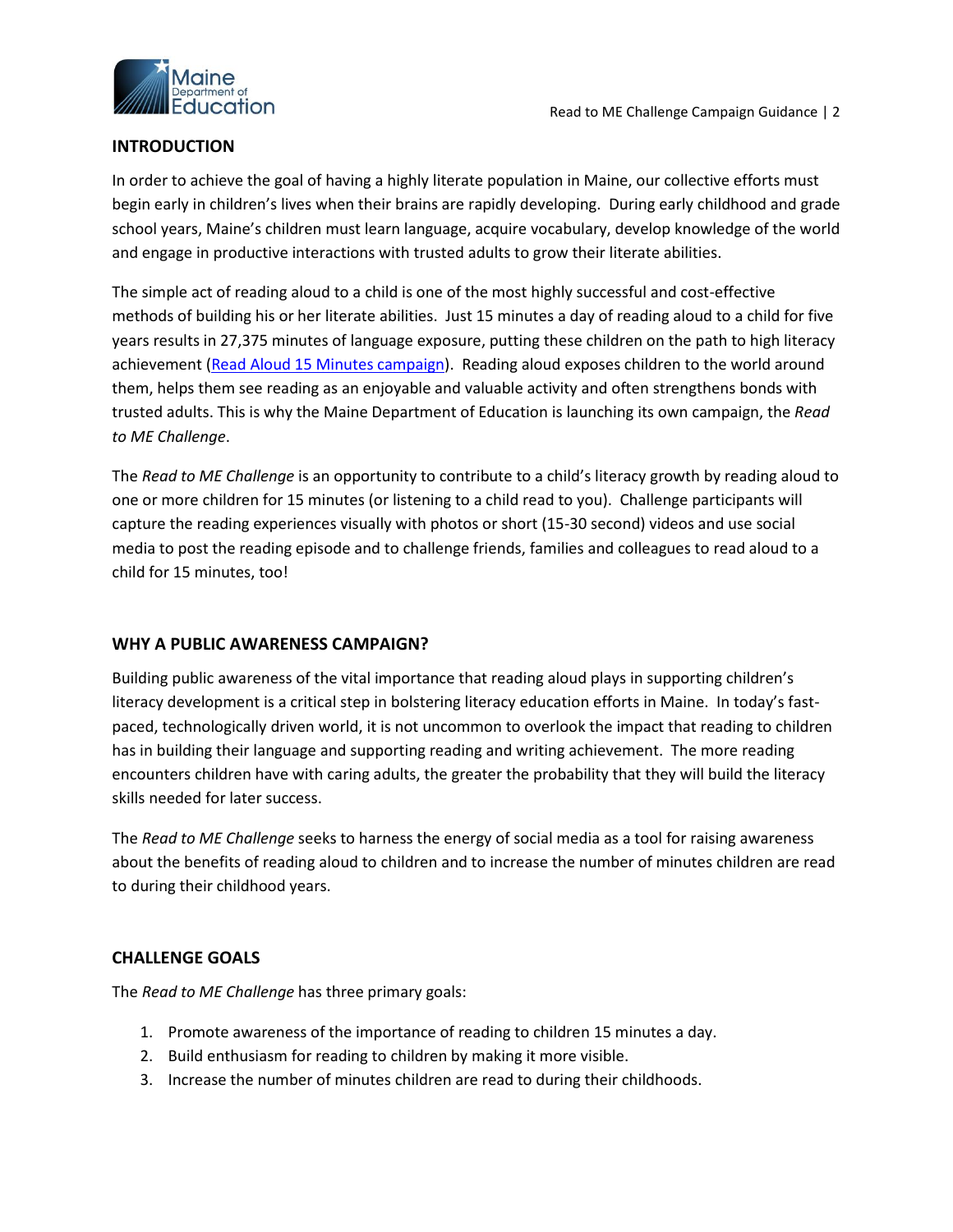

### <span id="page-2-0"></span>**TARGET AUDIENCES**

The *Read to ME Challenge* is designed to involve a wide range of people from across Maine. Certainly, parents and caregivers and their children are the primary audience, but all Mainers can play a role. Involvement of children's family and friends can increase the number of reading episodes. Organizations that have a mission to improve literacy education efforts are strongly encouraged to get involved by enlisting their members to take the challenge and by engaging in creative methods of shining a light on the benefits of reading aloud. The support of government, education and business leaders in spreading the challenge is also desired in raising public awareness.

#### <span id="page-2-1"></span>**WEBSITE**

The *Read to ME Challenge* website is:

[https://www.maine.gov/doe/learning/content/ela/literacyforme/readtome.](https://www.maine.gov/doe/learning/content/ela/literacyforme/readtome) This is the public site for the campaign where a variety of resources related to the campaign are located.

**Action**: We invite you to develop a link from your website directed to the [Read to ME Challenge.](https://www.maine.gov/doe/learning/content/ela/literacyforme/readtome)

#### <span id="page-2-2"></span>**HOW TO PARTICIPATE IN THE CHALLENGE**

- Read to/with a child or children for at least 15 minutes.
- Read an engaging book, chapter of a novel, newspaper or magazine article, comics, nursery rhymes or poetry.
- Capture a photograph or short video (15-30 seconds) of yourself reading to/with the child.
- Use **#ReadtoME** or **#ReadaloudME** to post the photo or video on social media with your challenge to others to read aloud 15 minutes to a child or children they know.
- Recommended social media platforms include: Facebook, Twitter, Instagram or Youtube.
- If you live a distance from a child you'd like to read to, use Skype or Facetime to read aloud via digital means.
- If you are unable to complete the challenge within 48 hours, consider:
	- o Donating a book to a school or public library, a food cupboard, a homeless shelter or a little free library near where you live.
	- o Volunteering your time at a library.
	- $\circ$  Singing to or having a conversation with a child (these methods build language, too).

#### <span id="page-2-3"></span>**PLAN A CONNECTED EVENT**

During the *Read to ME Challenge* month (February), consider how you might engage your organization by hosting a special event to highlight the campaign. Consider these questions as you plan: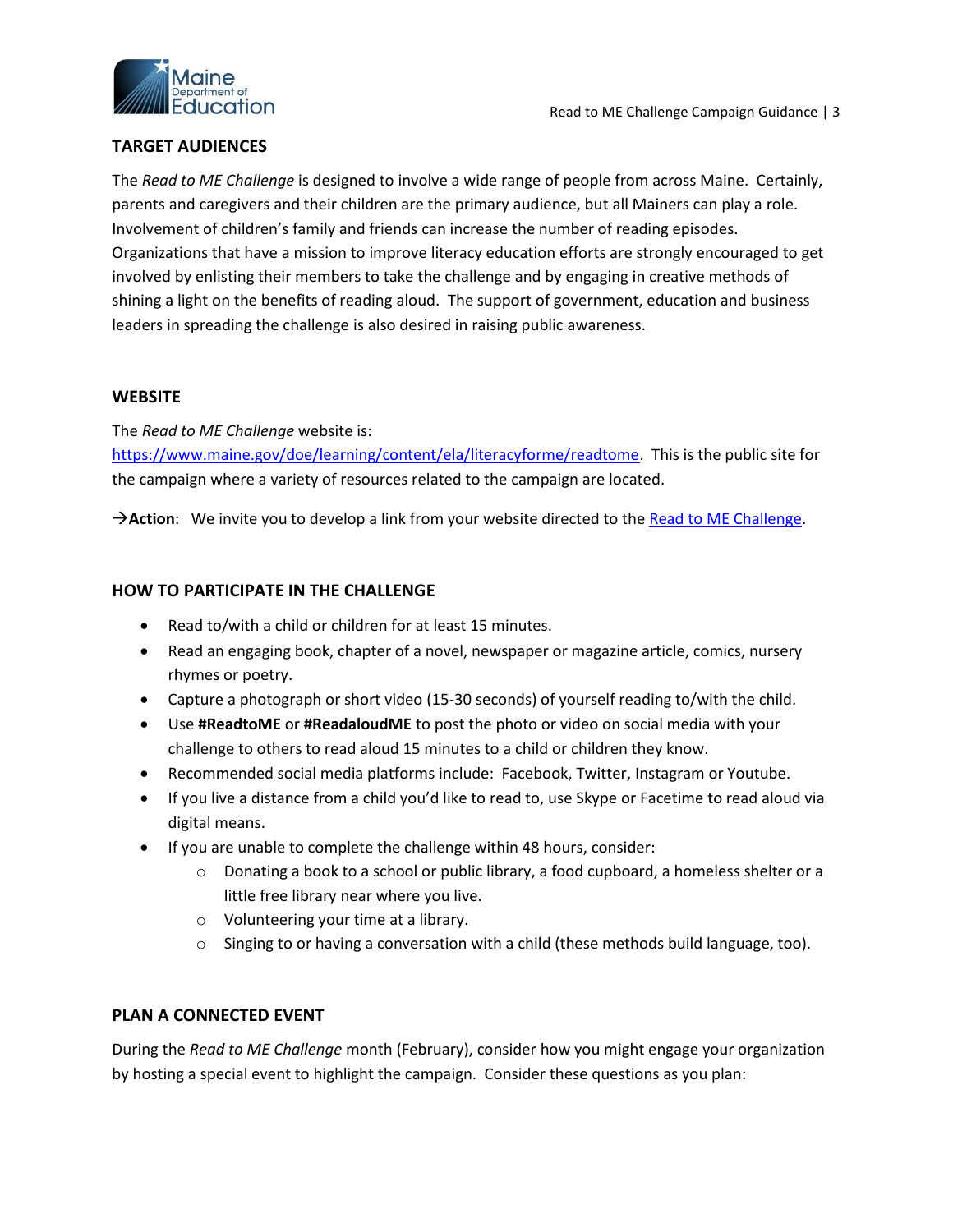

- How can your organization be involved in the *Read to ME Challenge*?
- What goals of your organization directly connect to the *Read to ME Challenge*? How can you utilize the *Read to ME Challenge* to work on your goals while also building awareness of reading aloud to children?
- What methods of communication could you use to share details about the *Read to ME Challenge* with your membership?
- What activities does your organization already have planned in February that might connect or benefit from connecting to the *Read to ME Challenge*?

## <span id="page-3-0"></span>**SOCIAL MEDIA**

Social media will be one of the most powerful aspects of the *Read to ME Challenge* because it fosters ability for many people across Maine to participate, maintains momentum and ensures interaction. It is our hope that the *Read to ME Challenge* will become a viral social media campaign that is fun and raises awareness of the importance of reading aloud.

The Read to ME Challenge will kick off will be broadcast via Twitter @mdoeNews and on the Maine DOE's Facebook at [https://www.facebook.com/Maine-Department-of-Education-1121155571257922.](https://www.facebook.com/Maine-Department-of-Education-1121155571257922)

You do not need to be nominated to participate in the challenge, but you must nominate others in your social media post to keep the momentum going.

There are no restrictions on what social media platform to use however the Department recommends Twitter and Facebook. Please adhere to permission requirements for your organization if you are encouraging posting to a website.

#### **To Participate on Twitter:**

Take a "selfie" or short video of a reading episode and tweet it on your organization's or your personal Twitter feed with the hashtags **#ReadaloudME** or **#ReadtoME** and use the "@" symbol to nominate others. A suggested tweet is: "I completed the challenge for child literacy. You're next! @yournominee."

#### **To Participate on Facebook:**

Take a "selfie" or short video of a reading episode and post it on your organization's Facebook page or your personal Facebook page with the hashtags **#ReadaloudME** or **#ReadtoME.** Use the Tag option to nominate others to complete the challenge.